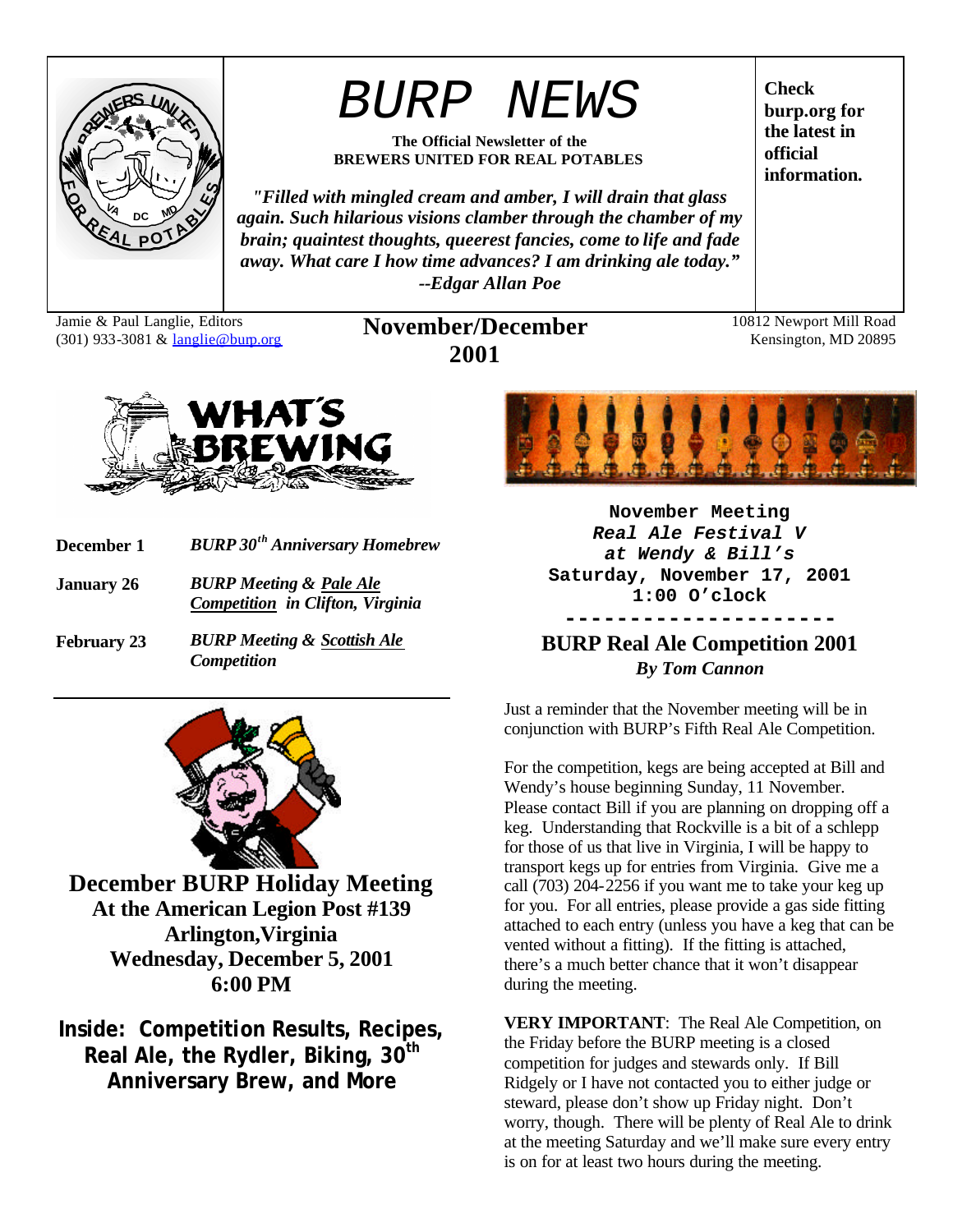Also, since we'll have plenty of Real Ale, November is a no beer meeting, that is, you don't need to bring any beer to the November meeting, unless, for some weird reason, you don't like British Style Ales!

Calling All Beer Engines!!! If you have a beer engine, we need it. Please contact me if you would like me to take your engine up for you.

And finally, 45 minutes before the start of the November meeting, Andy Anderson, Steve Marler, and I will be presenting and educational session on Real Ale featuring some of the beers from the competition. Show up at 12:15 if you want to learn more about this unique style.

See you all at the Aaronridge Pub!



# **Ho, Ho, Ho -- Holiday Cheer! Join Us for the Annual Potluck Holiday Banquet on December 5** *By Bill Ridgely*

The December BURP meeting will be our Annual Potluck Holiday Banquet. This fabulous feast will be held at American Legion Post #139 in Clarendon, VA on Wednesday, December 5. Doors will open at 5:00 PM for those who wish to cook on site and help decorate. Festivities will begin at 6:00 PM.

As always, volunteers are needed to help with decorating and setup. If you would like to assist, please contact one of the Holiday Banquet Coordinators shown below:

Wendy Aaronson or me - 301-762-6523 (e-mail aaronridge@erols.com)

Betsy Kepler – 703-218-3776 (e-mail bkepler@congressionalfcu.org)

Alison Skeel – 301-942-3622 (e-mail skeel@burp.org) As with previous banquets, everyone should plan to bring a dish of their choice. If you are not sure what to bring, please feel free to contact one of the above for suggestions. In past years, there have been a wide variety of appetizers, soups, salads, main courses, and desserts. We hope this tradition carries on. It has also been a longstanding tradition to use beer in dishes, if at all possible, so be creative. Try to provide enough food for at least 6- 8 people. If you prefer to prepare your dish onsite, we have full cooking facilities available, including a stove, oven, and microwave (plus a refrigerator for keeping ingredients fresh).

In addition to great food, the holiday banquet is always a showplace for homebrewed holiday beers, so please bring your best efforts to share around. There will be a competition for the best beer at the event, with everyone helping to select the winner.

Festivities will include recognition for all those who helped the club in so many ways over the course of the year. Nominations for 2002 BURP officers will also be accepted. Please consider becoming more active in your club by running for an officer position the coming year.

The holiday banquet is always one of BURP's premier events, and it'll be the grand finale to the club's  $20<sup>th</sup>$ anniversary year. Don't miss the fun. Join your fellow BURPers for a great time and a feast to remember!



Beer Ye, Beer Ye!

BURP 30<sup>th</sup> Anniversary Brew Invitation

#### *By Bruce Bennett*

It is that time again -- time for the BURP 30th Anniversary homebrew. We will be brewing the beer on *December 1, 2001 at 11:00 A.M.* at the **Jim Busch Pilot Brewery, 505 Finsbury Road, Silver Spring, phone: 301-384-9322.**

Jim has graciously offered the services of his 1 bbl pilot system. The 30th Anniversary beer will be a Belgian Strong Dark Ale made with Rochefort yeast that Chris White of White Labs is preparing especially for BURP. Anyone interested in helping or observing, please contact me at **703-594-3344**. This ought to be a great event and the final product should prove to be a stellar example of the caliber of BURP brewers.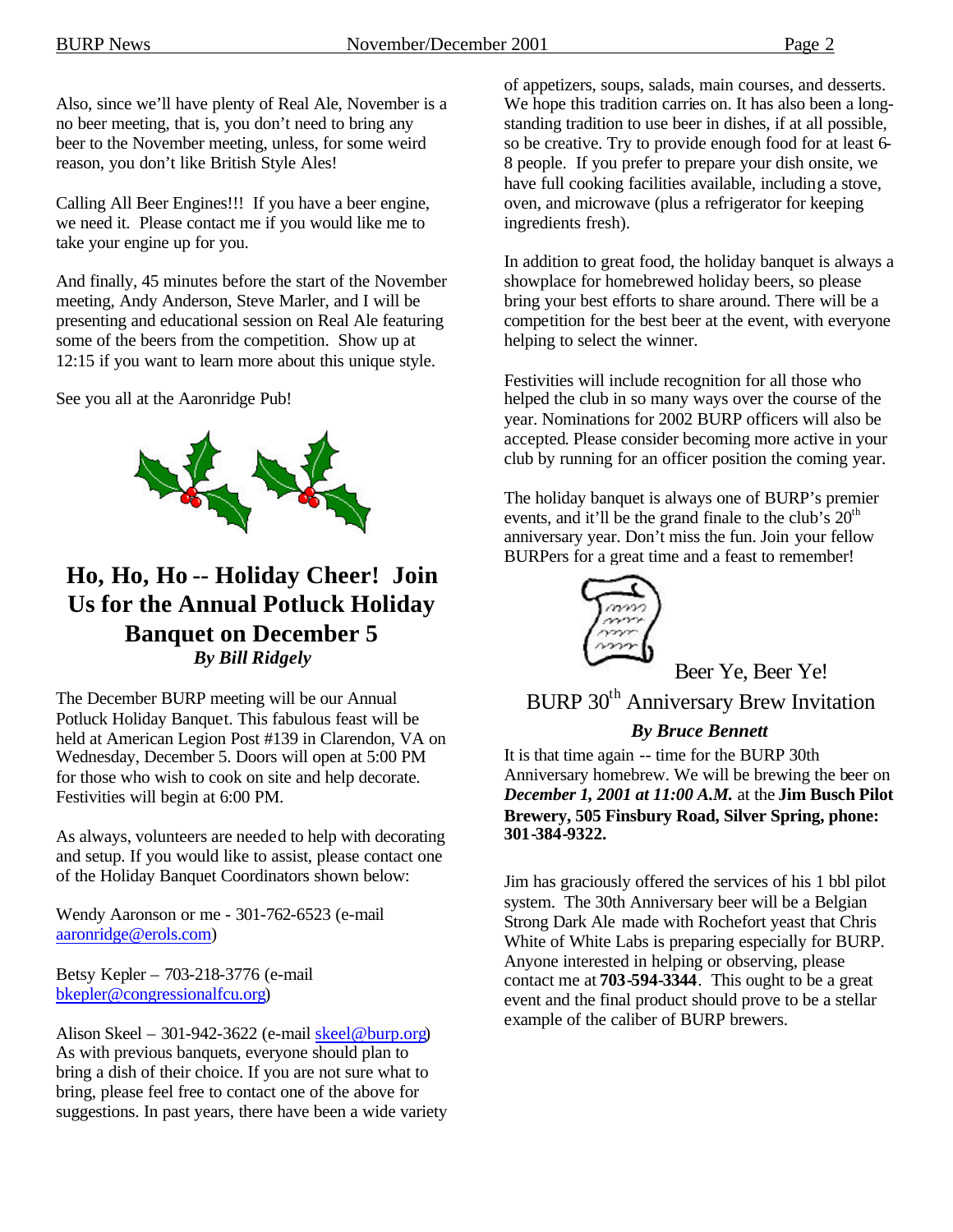

**Primary Fermentations** *Bill Ridgely, Fearless Leader*

I was a little concerned about the weather for the October BURP meeting. It was supposed to be an outdoor meeting along the Potomac River, and predictions were for windy conditions and temps in the high 40's. Thankfully, it turned out to be a nearly perfect autumn day, and those who attended the  $1<sup>st</sup> BURP$  Fish Fry had a great time.

With the changing leaf colors and the nice fire in the outdoor fireplace, the setting couldn't have been better in Nick Steidl's neighborhood park, a place BURPers have enjoyed several times before. Many thanks to Nick for providing the site and working hard to prepare it for the meeting. All of the firewood was cut and stacked, picnic tables arranged, trashcans in place, boom box ready to play music (and, of course, the broadcast of the U MD – FL State football game). Nick's fisherman friend Mike Harley and his crew prepared a fine feast of perch, rockfish, and other piscine delights.

And BURPer Alan Hew produced some of the best homemade French fries I'd ever tasted. Alan, appropriately dressed in his hazmat outfit, spent much of the afternoon double -frying handcut potatoes in the traditional manner, and the results were nothing less than spectacular. Many thanks to Alan as well as to Mike and the crew for all of their hard work.

We had a good raffle at the meeting, and I'd like to thank several people who donated prizes – Kraig Krist of Total Brewing Component Supply contributed a 5-gal carboy; Martin Morse Wooster donated a copy of James Robertson's Beer Log; and Danny Klinglesmith donated the nice beer keg he found washed up on shore before the meeting.

Our brown ale & porter competition, dedicated to the memory of the late Bill Moe, attracted 25 entries, making it one of the biggest competitions of the year. Bill's wife Janine Dade brought Bill's porter, the last beer he brewed. Although the beer didn't place in the top three, it came in fourth with a score of  $41 - a$  great

effort! I can count on one hand the number of 40+ beers I've entered in competitions. I hope Janine continues to be a member of the club. She's a terrific person, and I think she could become as fine a brewer as Bill.

I was very appreciative, by the way, to see such a good BURP turnout at Bill's funeral on the 24th. It was truly gratifying to see that he had made so many friends in his brief time as a BURP member. The funeral was very moving, and I felt very privileged to have been in attendance.

I hope you all will be able to attend the BURP Real Ale Festival in November. This is always one of our most fun and educational events, and Wendy and I thoroughly enjoy hosting it. A short time after the festival, the club will be brewing a special  $30<sup>th</sup>$  anniversary strong Belgian ale in the style of Rochefort 10 (11.5% ABV). We plan to cellar the beer for 10 years and then serve it at the club's  $30<sup>th</sup>$  anniversary in September 2011. Of course, the BURP Officer Corps will need to sample a bottle periodically to make sure it's aging well – a great reason to run for office (more on that shortly). The big brew will be taking place Saturday, December 1, on Jim Busch's one-barrel system.

Our last event of the year will be our annual Holiday Banquet to be held at the American Legion Post in Arlington on Wednesday, December 5. This is always a great finish to the year, and we'll use the occasion to thank those who have contributed to the club's success over the past 12 months.

I'd like to encourage BURP members to run for election in 2002. Helping out in planning and organizing events, running competitions, keeping track of members and funds, and maintaining the newsletter and website are all critical to our success, and it's great to get new people involved each year. If you are interested in running for office (or helping out in any other way – for example, with next year's Spirit of Free Beer Competition), please contact me. Oh, and there's the BURP presidency as well. This is the job that pulls everything together and keeps all of the parts running smoothly. If you're aspiring to this lofty position, I encourage you to throw your hat in the ring.

I look forward to seeing everyone at the Real Ale Festival and the other remaining events of 2001. Best wishes to all for a happy and healthy holiday season. Cheers!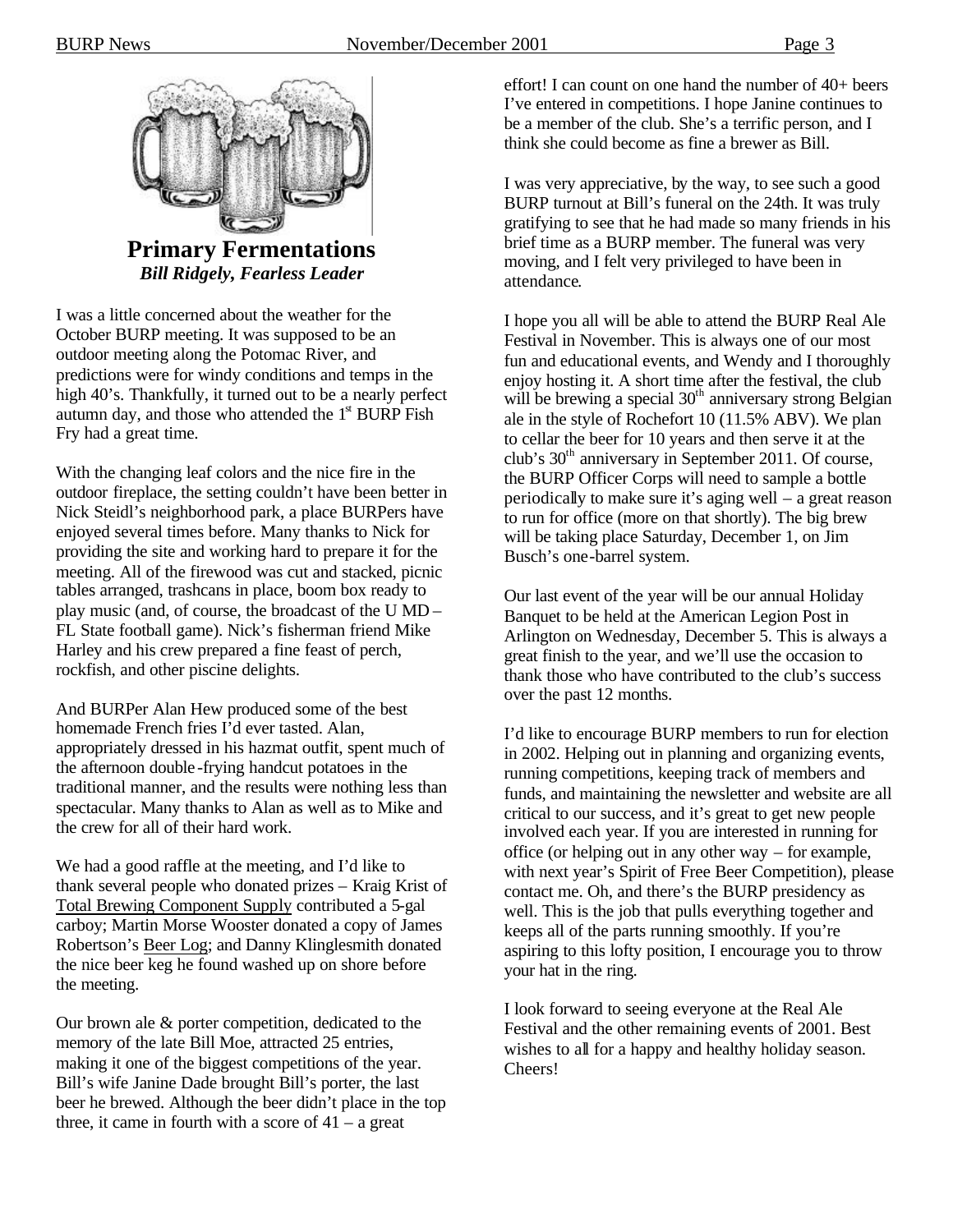# **? ? ? ? ? ? ? ? Rydlun's Rydler**

*By Rod Rydlun*

Can you name the five largest sources of beer in the World? Extra points if you go for ten!

How about naming the "flagship" brands for each?

ANSWER: Don't hold your breath. See next issue, 2002.

**? ? ? ? ? ? ? ?**



**Culture corner** *By Alison Skeel, Minister of Culture*

#### **October Results -- Porter/Mild**

1. Marler/Stevens - Mild

- 2. Marler/Stevens Robust Porter
- 3. Bud Hensgen Robust Porter

25 entries

#### **November**

Real Ale Festival -- See October Newsletter or Click Real Ale Fest V in The BURP Calendar

#### **Special Mild Competition to Determine BURP Entry in AHA Club Only Competition**

**When, Where:** November BURP Meeting, November 17, at Bill and Wendy's

**Style:** Mild, Category 10A of AHA (and BJCP) guidelines (Click on Beer Style Guidelines from BURP Home Page)

**Entries:** 4 bottles (10-14 ounce brown or green, no raised lettering; plain or blacked-out caps) by 1:30. No draft. Non-winners will get 2 or 3 bottles back if desired.

#### **December**

#### **Holiday Beer Contest - Popular Vote at the Banquet on December 5**

Style can be any that the brewer feels is special for the holidays. To enter, please bring enough for everybody to have a taste (about a gallon, kegged or 10 bottles). Banquet attendees will vote for favorites (like the chili contest).

#### **Future Competitions**

**January** -- Pale Ale **February** -- Scottish Ale, including Strong **March** -- Stout

Click on Beer Style Guidelines on the BURP Home Page.



Based on what I have observed while stewarding, The Great American Beer Festival has a unique way of running its competition. Each category has a number. For example, *altbier* is Category 46, and the boxes with these entries would be labeled 4601, 4602, 4603 etc. Within each box, the beers are color-coded to try and eliminate errors due to looking at the number wrong. Each different entry would be one color, orange, green or whatever. There would be 4 each of 12 oz and 3 each of 22 oz, and believe it or not, some breweries will enter their beer in 2-liter growlers. What I call a "growler" is a flip-top sealing bottle like *grolsch*.. Some others use screw top  $\frac{1}{2}$  gallon jugs!

Of course, no one has ever won a category with a jug of beer. Of course, some of the mass produced light lagers are entered using cans. Surprisingly, in 1999 the top three light lagers were all cans! I think that is a flavor that the judges were looking for. We even joke with the judges that get stuck with the malt liquor category and say we can provide a paper bag to wrap around the beer, if that will help them judge the beer better.

Now back to describing the judging sessions. Each individual entry is assigned a unique number, randomly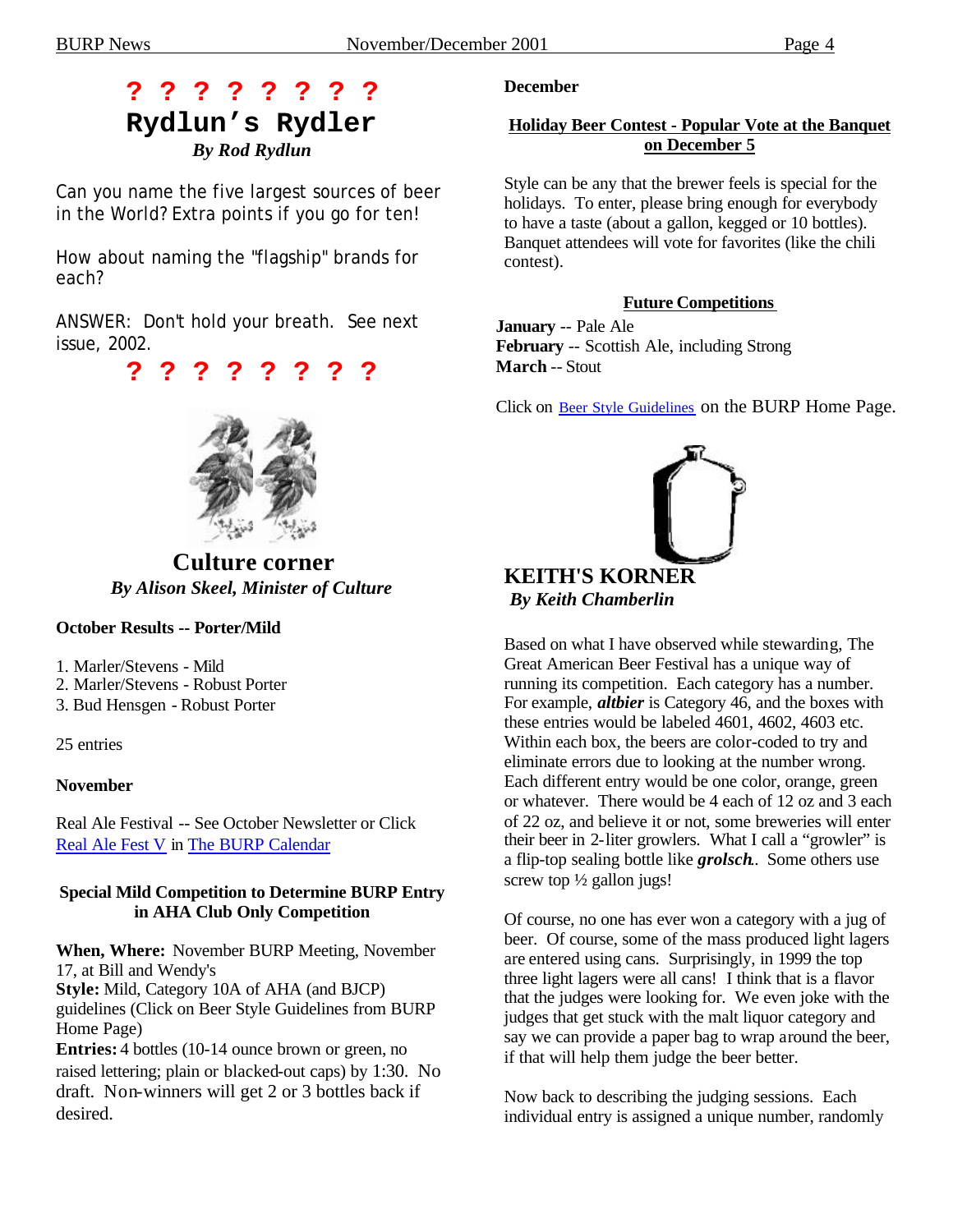generated of course, but when a beer is passed on to the second round, it receives a new number that is also random. This new number is put on the category pull sheet to keep track of the entry number, and the judges who may have judged the beer in the first round wouldn't be able to recognize the beer by the number from the first round. The same is done for a third round if necessary. All this work is done in a staging area, where judges are not allowed at all!

There are probably 10 to 12 styles done in one morning or afternoon session, and the second and third rounds are typically done during one session as well. This means that when you have 105 entries, such as in the American Pale Ale category this year, there are typically 3 judges per flight and up to as many as 14 beers per flight.

Over the years, I have served many notable beer authors such as Michael Jackson, Steven Beaumont, Ray Daniels, Jackie Rager, and many well-known brewers, like Garrett Oliver and Eric Warner, Fal Allen, Dick Cantwell, and local brewers Nick Funnel and Jason. In 1999 and 2001, even our friend and fellow homebrewer David Houseman from Pennsylvania was a judge. He applied and since he was a master judge, I believe, they accepted him as one of 60 or so judges.

I know some people in BURP have thought the judging suspect in the past as far as the beers that have won. I once shared this opinion; however, I now know that they do a blind tasting, and I can tell you the process does all it can to ensure a fair judging. The only thing that one may find suspect are the judges themselves. Some of them are great when you hear their comments and see how dedicated they are to try to come to a consensus on which is really the best. Some of the judges say almost nothing and really don't contribute much to the discussion or even seem to have to knowledge and experience to give an accurate assessment of the beers.

Anyhow, back to the judging. The judges fill out a small coupon book-like sheet that gives their brief impressions of the beer and has a couple of boxes to check as to how appropriate this is to the style and the overall impression. Doing it this way is the only way these guys can get through approximately 1,800 beers.

It's amazing how many empty bottles you have to deal with as the competition proceeds. We fill one of the very large rolling triangular shaped garbage bins at least once a day. At the end of each day, they would allow the workers to take a case of each leftover, mostly nonwinning, beers. However, the cases were all mixed so that every worker had a fair chance to get some decent

beers and to not get all of one style. I normally give my beers to friends in Denver who let me spend the night on their sofa, and they have a party with the 2 or 3 cases I snagged. The funny part was that we would take all the light lagers and malt liquors and put them aside and give them to the hotel staff. What was even funnier was they are ecstatic about it, and we are glad to get rid of them.

We end up with special containers of the beers that are entered such as growlers, painted labeled jugs, and even once a party pig. These, as well as carbonator caps, are raffled off to the judging session workers. There is normally a late night party Friday night of the festival, after the general session, where we drink some of the left over beers, and maybe a keg from a commercial brewery. Geoff Larson from Alaska Brewing normally brings a bunch of smoked salmon from Alaska. The workers, as well as the judges and various friends pig out. This is always a great party that includes some of the biggest names in the brewing industry.

I hope this has enlightened you to a different side of the GABF. The next couple months I'll try to have some info on some good and out of the way brewpubs I've managed to find over the last couple years.

### **Teach a Friend to Brew** *By Kraig Krist*

 Saturday, November 3, 2001 was the AHA sponsored "Teach a Friend to Brew Day". I was a participant in this event, hosting at my house in Annandale, VA (site of the October 2002 BURP meeting). The morning started out windy and rainy. Fortunately, I planned the brewing session to begin around 12 noon. By 11:30 AM the sun was shining, although it was windy at times.

People attending were Dave Cross, Herb Rose and Rod Rydlun. After introductions, a basic review of the brewing process and filled glasses of an extract German Ale we got started. I wanted to keep the brewing as simple as possible to avoid overwhelming anyone. Therefore, I planned to brew a wheat extract beer with two hop charges.

The brew kettle containing 6.5 gallons of wheat extract and water was placed on the fire at 1:05 PM. While waiting for the boil to begin, we sampled an all grain Belgian Ale I made in August 2000. By 1:45 PM the boil began. After the hot break we added the first hop charge. The second hop charge was 55 minutes away. Other than keeping away bees and falling leaves, it was time for another tasting. Rod brought a couple beers for us to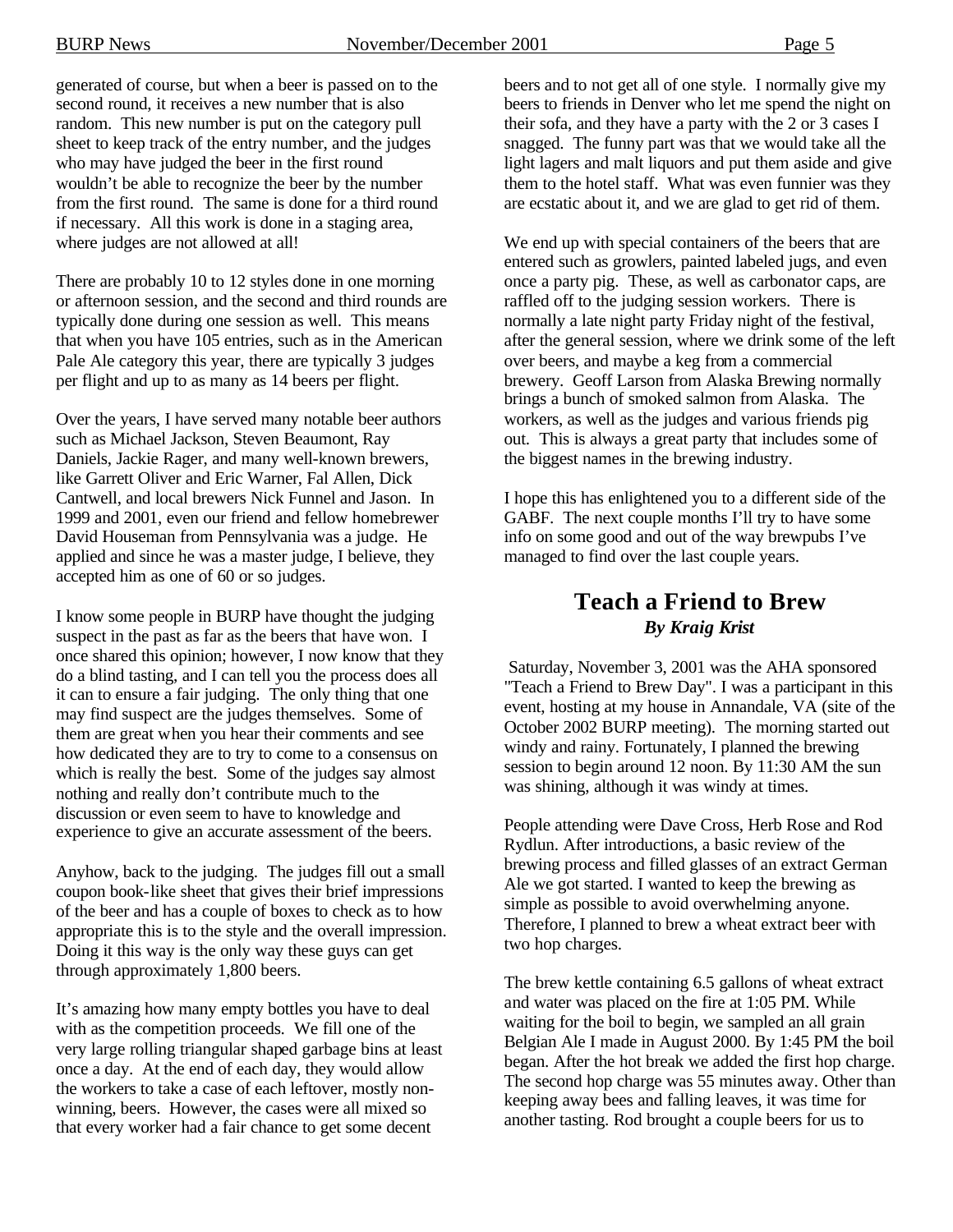sample. One was an Ommegang Belgian Style Abbey Ale. We sampled it and compared it to my Belgian Ale. The other beer Rod brought was a Stone 5th Anniversary IPA. It was probably good we had the beers in the order we did as after having the mega hopped IPA my palate was thrown off. With 5 minutes left we added the 2nd hop charge. We quickly cooled the wort, which had boiled down to 5.25 gallons, with a wort chiller and strained the wort, adding oxygen, into a 6.5 gallon carboy. The OG was 1.052 and we pitched the yeast. Before Rod and Herb left we sampled an all grain Alt I made. Dave was able to stay a little while longer. I reviewed some of the brewing process with him. I also explained the benefits of kegging vs bottling. Before Dave left we sampled a mead I brewed last year.

By 9:35 PM our brew was bubbling away.

 Overall, I believe everyone had a productive and a good time. It was good having people asking me questions. The questions made me think through the process instead of automatically doing it.

Perhaps, other BURP members could do an intermediate brewing session and an advanced session. Also, perhaps BURP should make the "Teach a Friend to Brew Day" an annual event.



### **"Brew More Beer"**  *By Christian Parker*

This is a call to all true BURPERs. As we leave the year 2001, let's get back to what all BURPER's do best --"Brew Beer!" This country has been through a lot this year, and we still are dealing with the heartbreak of September 11th. But our President said in 1978 "Let there be home-brew," and so the basements and kitchens of American became filled with the wonderful smell of barley and hops. If we brew more beer, we'll have more spirits to share and warm the hearts of others. Maybe, by sharing your home-brew, we can meet more often with friends and family alike and share our craft.

Cheers , Christian



**Recipe Corner** *By Andy Anderson*

Well, no more of the losers. The last two recipes were the 2nd & 3rd Place BOS beers at this year's Spirit of Free Beer. Now it's time for the winner! This beer is a *koelsch (BJCP Category 8A)* and was brewed by **Ed Bielaus and Mark Polnasek**. The all-grain recipe is for 15 gallons, so scale according to your own system size.

#### **Paffgen's Rejoinder**

Original Gravity =  $1.047$  Final Gravity =  $1.010$ 

**Grain:** 24 lb pils malt 1.25 lb cara-pils malt 1 lb wheat

**Hops:** 2 oz Perle (5.6% AA) for 75 minutes 1 oz Perle for 30 minutes 1 oz Perle for 20 minutes

Mash at 150 for 90 minutes Boil for 90 minutes

Yeast is *White Labs 029*; their German Ale/Kölsch strain. Ferment in primary at 68F for 7 days, then secondary at 64F for 7 days. Lager at 33F for 3 weeks.



### **Bike and Beer: Belgique Gourmand**  *Craig Somers, Cyclemeister*

For those of you who weren't able to join the Belgian Tour de BURP, Cyclemeister Craig has proposed a good alternative. He will be le ading an overnight bike 'n beer excursion from Springfield to the Belgique Gourmand in Occoquan, VA, on November 24 – 25. Those who don't want to brave the biking segment are welcome to join the group for dinner on Saturday evening. For more information, contact: *Craig Somers at craigsbike@burp.org*